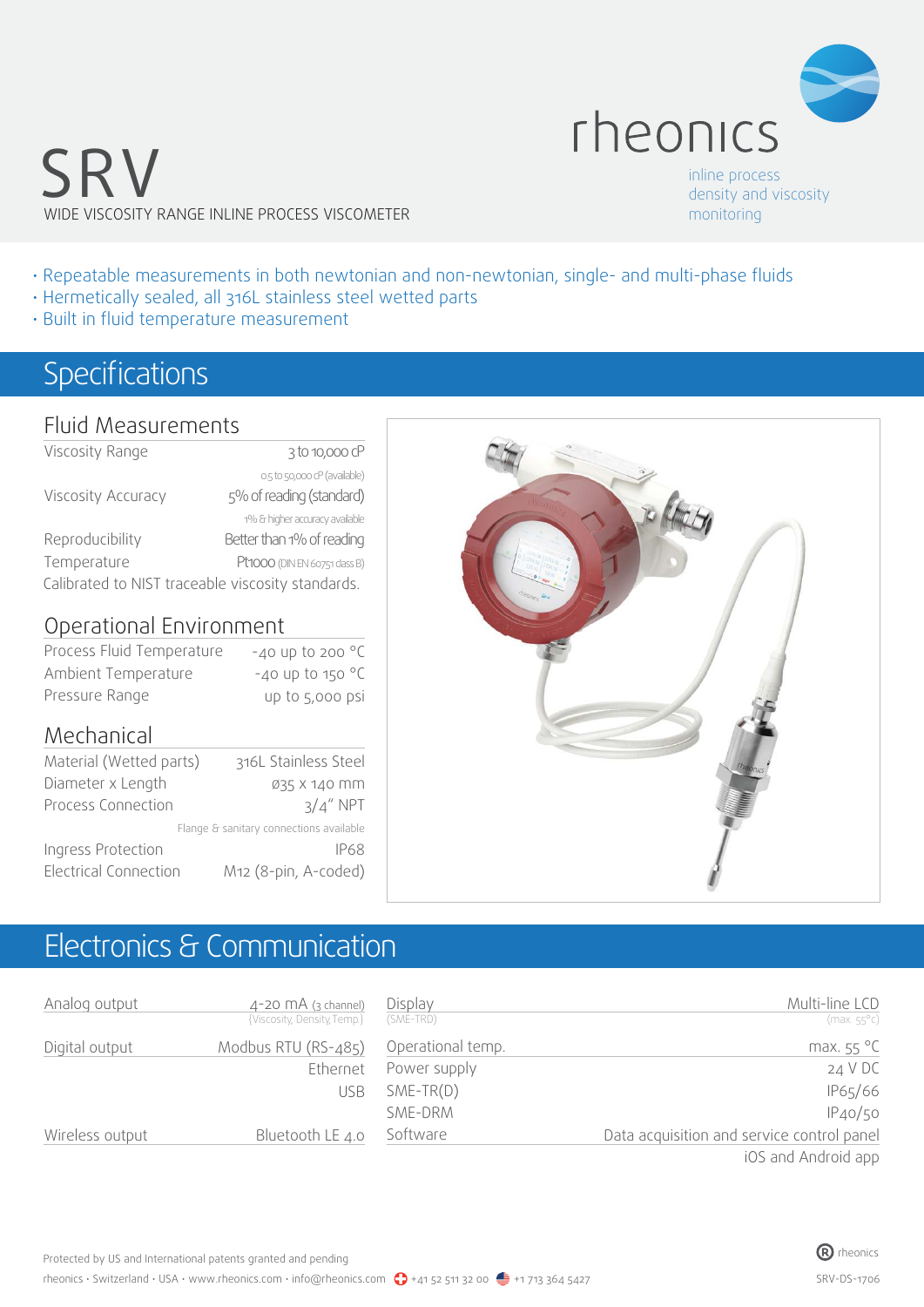

### Operating principle

The rheonics SRV measures viscosity by means of a torsional resonator, one end of which is immersed in the fluid under test. The more viscous the fluid, the higher the mechanical damping of the resonator. By measuring the damping, the product of viscosity x density may be calculated by rheonics' proprietary algorithms. The resonator is both excited and sensed by means of an electromagnetic transducer mounted in the sensor's body. Thanks to rheonics' patented symmetric resonator design, the transducer is isolated from the fluid in a hermetically sealed capsule, while maintaining excellent mechanical isolation from the sensor's mounting. Damping is measured by the rheonics patented sensing and evaluation electronics. Based on rheonics' proven gated phase-locked loop technology, the electronics unit offers stable and repeatable, high-accuracy readings over the full range of specified temperatures and fluid properties.



### Application

### Painting and coating

- Optimize solvents and lacquer use in the process
- Control the coating process regardless of temperature
- Eliminates the need for costly destructive testing
- Ensure uniform film thickness and adhesion
- Eliminate manual sampling and laboratory time
- Reduce wastage & ensure quality of end product

• Small form factor for direct installation in printing presses and painting nozzles

### Polymers and Slurries

• Monitor the viscosity change through the complete polymerization process

- End-point detection and real-time monitoring
- Avoid blockage through instantaneous and early detection of viscosity build-up
- Check incoming raw material quality and ensure outgoing product quality
- Ensure process control and stability
- Scale from pilot plants to production rapidly without further application engineering



### Other applications:

- Pump efficiency optimization and pipeline leak monitoring
- HFO/MDO viscosity monitoring in fuel conditioning units on-board ships
- SAGD heavy oil viscosity control for transport through heating and slurry formation
- Viscosity monitoring and control in multiple food manufacturing processes for making dough, chocolate, cream, cheese, jams, mayonnaise , etc
- Ink viscosity monitoring and control for printing
- Lubricants viscosity monitoring and control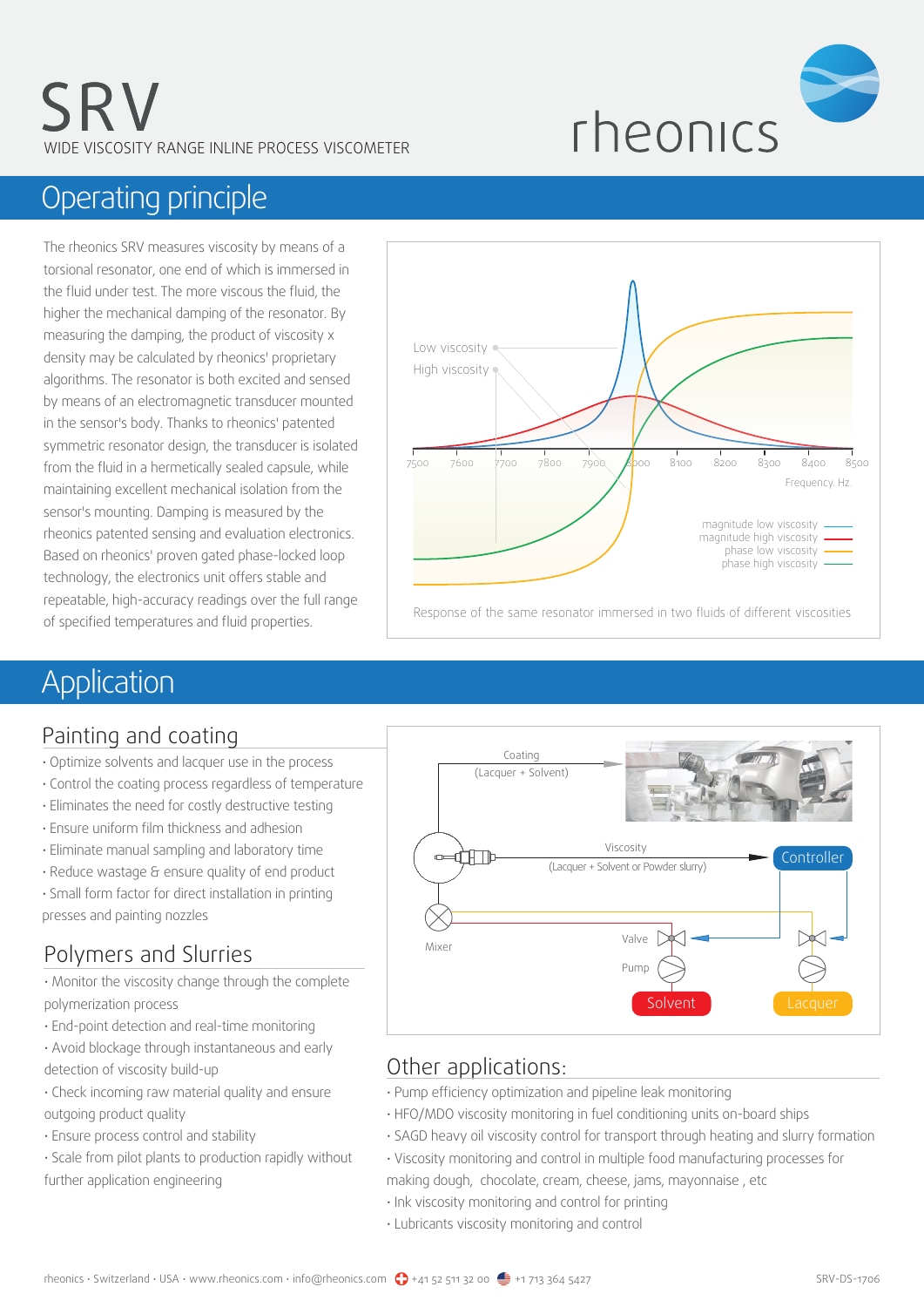

### Mechanical & Electrical



### Mounting



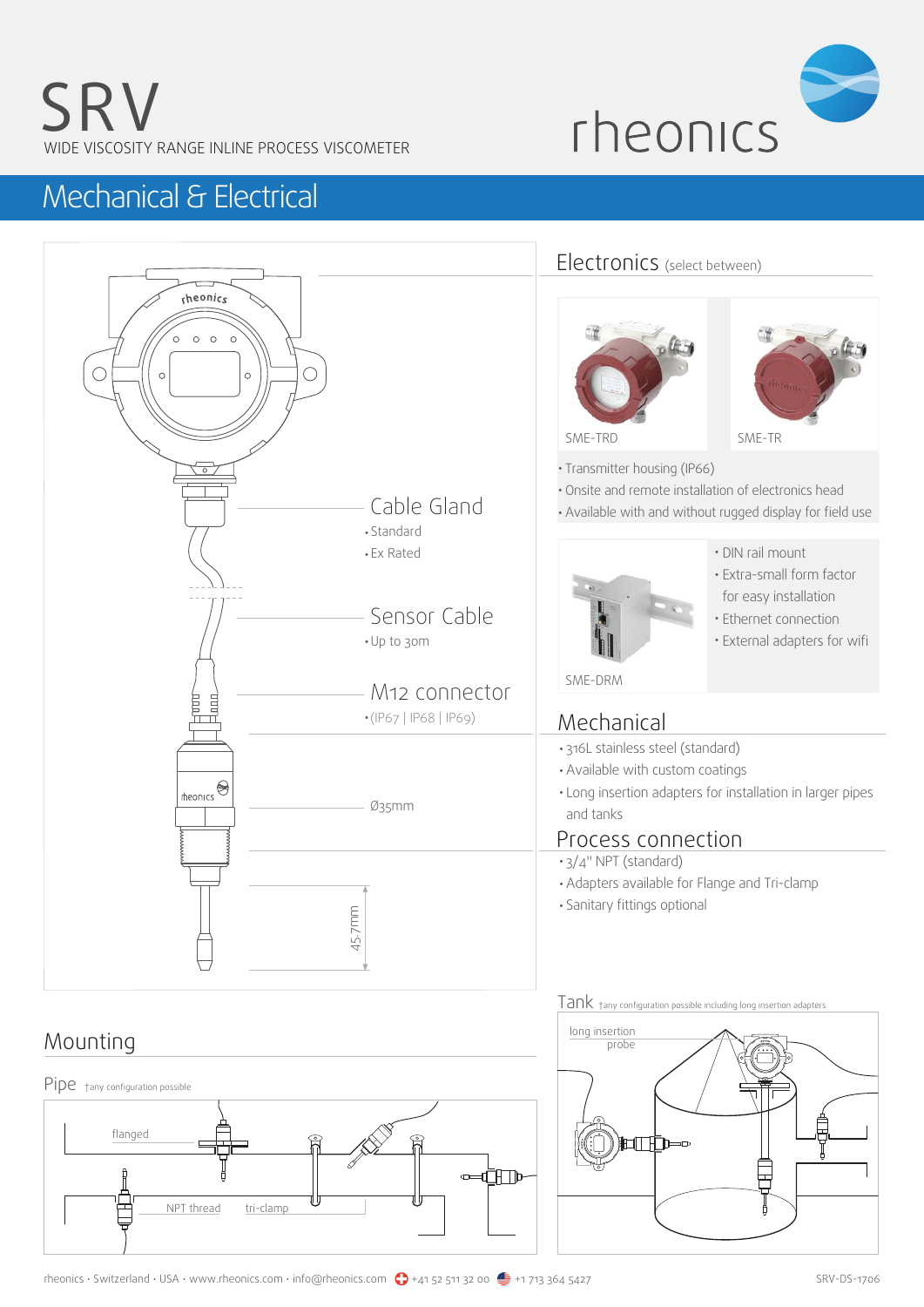

# SRV WIDE VISCOSITY RANGE INLINE PROCESS VISCOMETER

#### inline process density and viscosity monitoring

## Electronics installation



# **Dimensions**

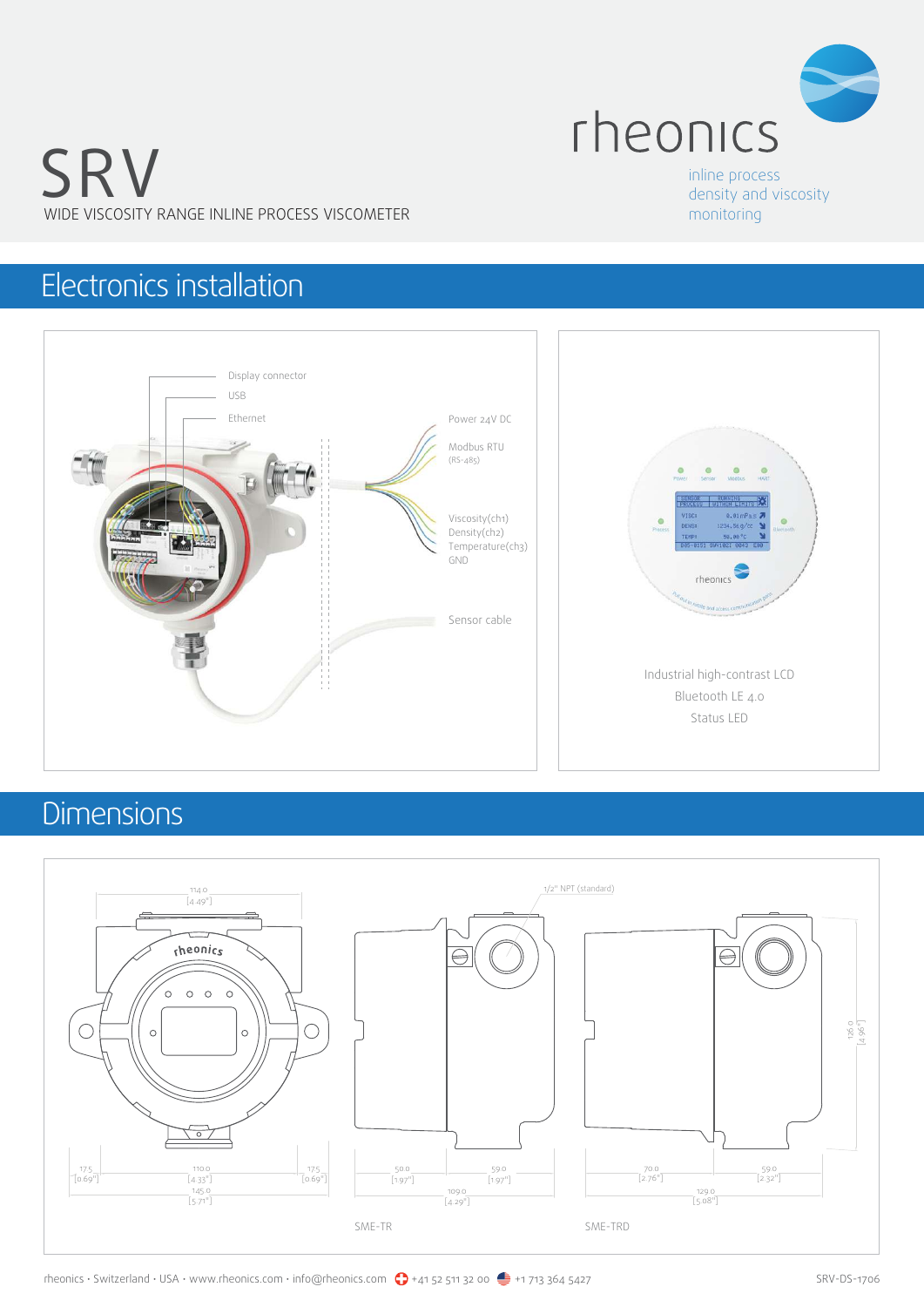

# SRV WIDE VISCOSITY RANGE INLINE PROCESS VISCOMETER

#### inline process density and viscosity monitoring

# SRV dimensions



### **Software**



### rheonics Application PC Data Acquisition & Analysis